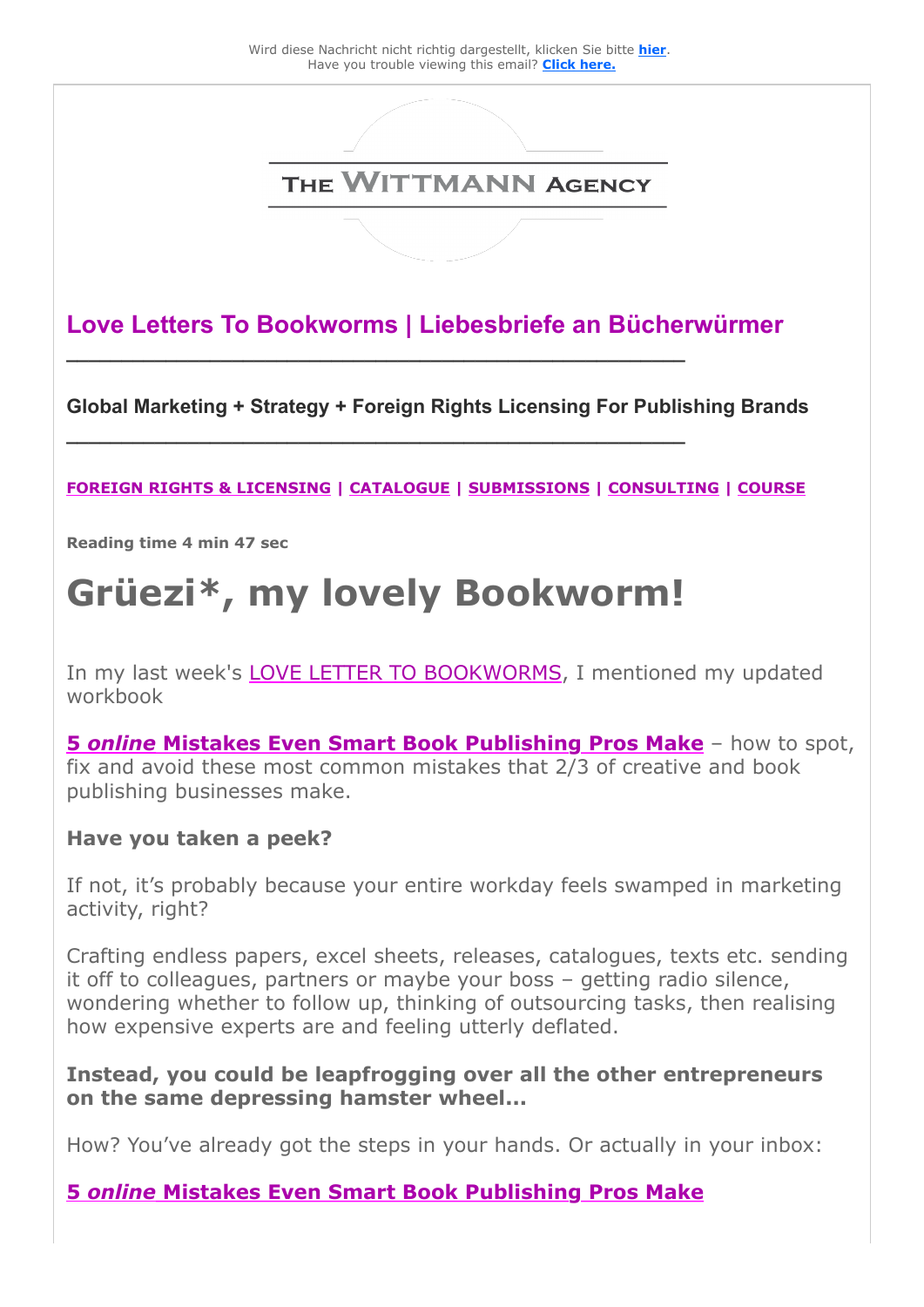Print it out and stick it on the wall by your desk. By putting the process up there, you're already saying to yourself, this is what I want for my business: get found and more customers!

If you have checked it out, how are you finding it? Hit reply and let me know. I'd love to hear how it's going.

#### **Dan, an author from the U.S. wrote to tell me,**

*"Hello again, Claudia. My thanks for your workbook. Most helpful."*

#### **And Ruth wrote,**

"*These incredibly well-written guides\*\* exceeded my expectations: clear, concise and easy to understand. Chapeau! Your guides have become my favourite resources, that I use in my daily business. HIGHLY (!!!) recommend it."*

#### **Start now. And get ready for the requests to start coming in!**

Why?

Over the years I heard a LOT of resistance and E-Mail unpleasantries starting with 'I hope this finds you well' to this idea like:

#### **"What the hell she's talking about! Who she thinks she is! MY BUSINESS is completely DIFFERENT and it doesn't apply to me and my unique situation."**

You know what, nearly all of these dozens of publishers, agents or creative freelancers, who told me that, because they were around for decades, have disappeared.

Starting and building a business in global & online book publishing from scratch can be like learning a foreign language.

You have to practice daily, might encounter terms and concepts that you've never heard of before – and it can get confusing!

Understanding this 'language' or getting help from someone who already 'speaks this language' is vital and will make you a more informed person – it can save you loads of money and an untold amount of heartache!

#### **As an entrepreneur, I know about failure.**

In 10+ years as an international solopreneur – with a LOT of ups and downs – I've made many mistakes, even pretty stupid ones and learned a thing or two.

Some lessons I had to learn multiple times to get it right to my heart – and my head.

**Biggest takeaway:** I had to learn to clearly set and over-communicate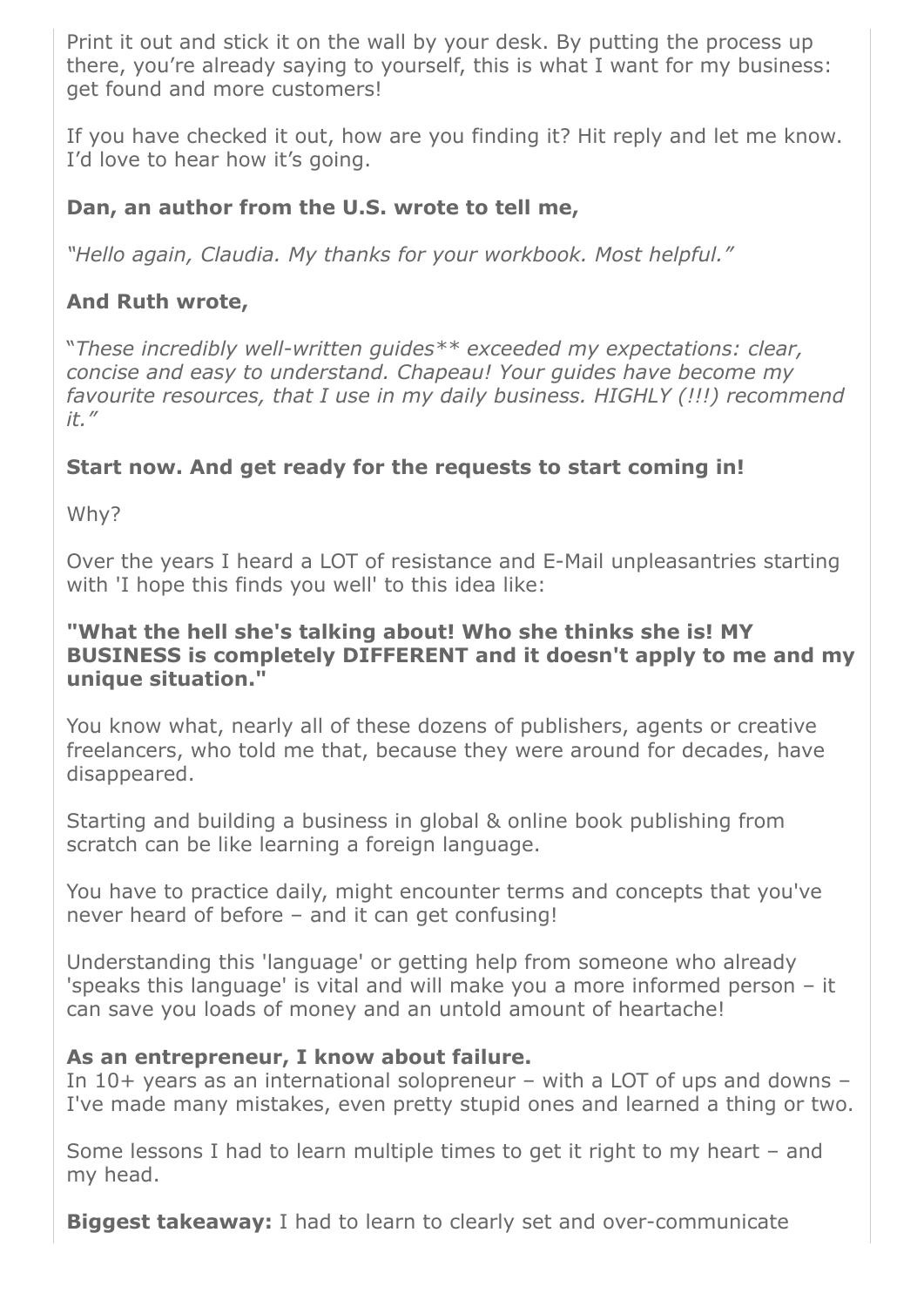expectations, goals, and priorities.

Here are 3 lessons I hope you can take to your heart and avoid my hurtful mistakes.

#### **#1 Businesses who cannot get clear on what they really want or need**

If a person or a business brand has no clear focus on where to go or what they want or need – you're signing up to endless back and forth E-Mails, never-ending inquiries, voicemail messages and telephone calls.

All of these are a clear sign, they aren't valuing you, your time and your expertise.

This is also one reason I rarely work for large organizations anymore. To get forward you need to have direct access to the primary decision maker – otherwise, you'll be running around in circles – and your project time (and often the money, too) will lag on and on as you wait for the approval.

**Biggest takeaway:** That experience got me thinking a bit more strategically about who my ideal clients should be, something I've refined over the years and put into a specific client onboarding process.

### **#2 Can I pick your brain**

To be clear, I'm all for being generous and sharing my knowledge to help others get ahead.

Heck, I've been sharing my best advice for nearly 11 years through my [newsletters,](https://25446.seu.cleverreach.com/c/47061374/9d7d5dee238-rb8wkn) [catalogues](https://25446.seu.cleverreach.com/c/47061368/9d7d5dee238-rb8wkn) and [social channels](https://25446.seu.cleverreach.com/c/47061375/9d7d5dee238-rb8wkn) for FREE.

BUT if I would drink every coffee and eat every lunch I got offered for free consultancy and unpaid working hours – I would look like a fatted goose before Christmas.

**Biggest takeaway:** People who don't pay for your advice or work won't value your advice and work.

#### **#3 Doesn't show respect or don't understand boundaries**

A HUGE mistake I made in the beginning, when I was transitioning from 'employee mode' to freelancer, was to tolerate too much unreasonable, unacceptable behaviour from clients and co-partners, because I was unclear about what was acceptable and what wasn't.

I ran into

- Never-Ever-Satisfied Sam
- Unpaid-Invoice Iris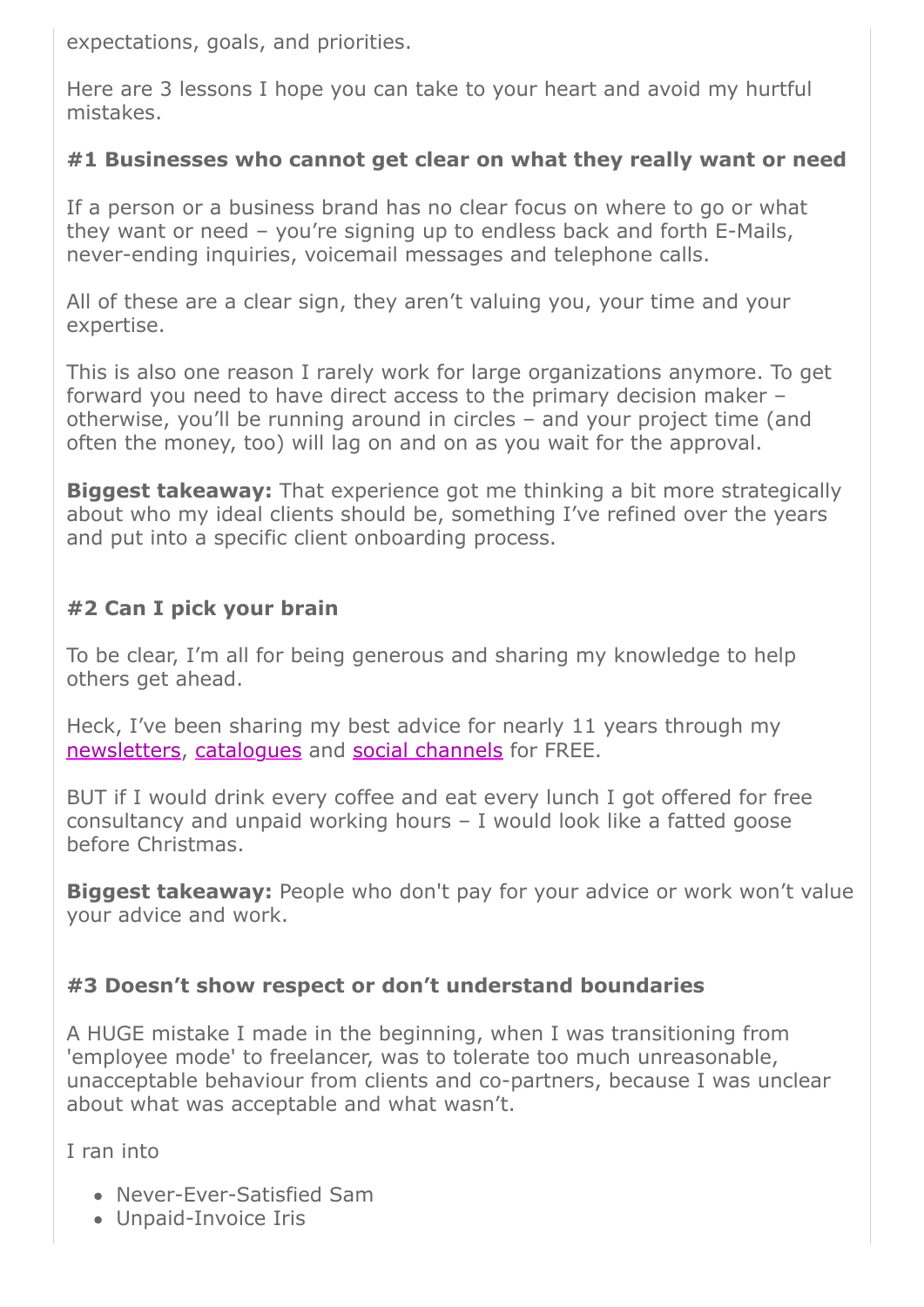- Over Demanding Dana
- Haggling Harry
- Toxic Tammy
- Ghosting Gerry

who intentionally acted in a thoughtless or abusive manner, causing problems for me and my business.

Keeping clients and co-partners happy while retaining boundaries is a full-time job on top of doing your actual daily work.

Comic artist Randy Glasbergen put it into a funny quote: "Your satisfaction is our top priority. So if you could try to act really satisfied, that would be a big help."

### **What are the underlying reasons for challenging behaviour:**

#1 They haven't the slightest idea what kind of resources, expertise, time and money are required to start, run and complete a project or task they've asked for.

#2 They know they can't afford you.

#3 They're afraid of paying too much (or anything at all).

The best thing you can do is to try to spot them ahead of time and avoid them altogether.

**Biggest takeaway:** NEVER EVER tolerate yelling, name-calling, hatred E-Mails or calls, or any other form of abuse. Never. Period.

#### **Self-employed, freelancers and other small business owners**

- **aren't kids** (Treat others the way you want to be treated.)
- **aren't employees** (Not saying employees should be treated poorly. Of course not! But employees need to fit in, freelancers need to stand out.)
- **aren't order-takers** (No commands.)
- **aren't pets** (No cuddling, no whining.)

I'm pretty happy with all of my existing partnerships – if I wasn't, this would have ended the relationship anyway.

This was another real-life example, of how to mining old content (No joke, this is an old post from World Book Day 2019 I have polished for you) for new gold — repurposing heaven.

Sending you all my love

xoxo

Claudia — your global book publishing co-pilot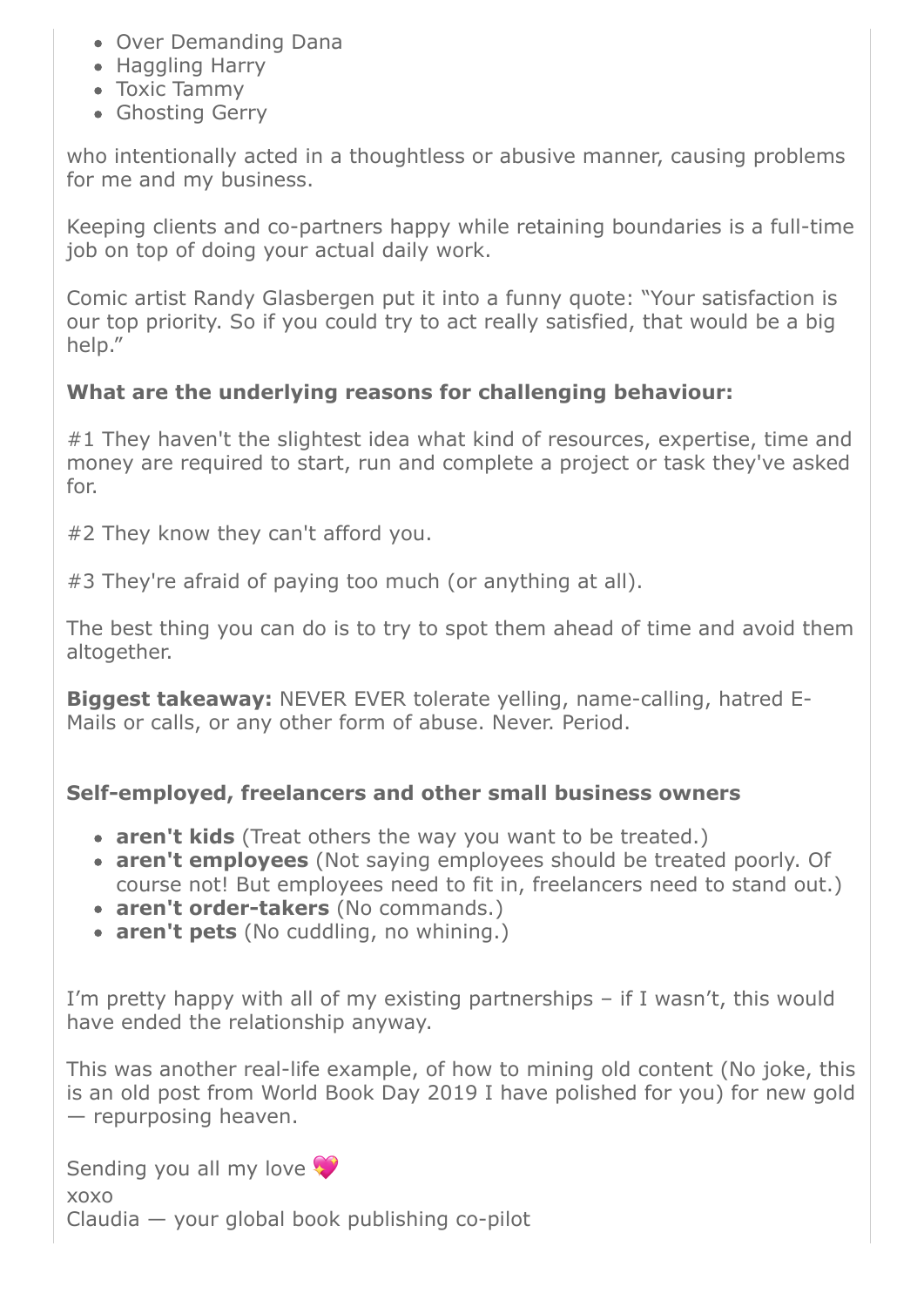\***Grüezi** /ˈɡryətsi/ = formal greeting in Swizz German that means "Gott grüess si" | "Hello" in Switzerland

\*\* If you haven't already gotten it, grab my **Digital Office Survival Guide: 25 Digital Marketing Tools And Services Modern Publishing Entrepreneurs Can Trust** [Click here and you'll get your guide.](https://25446.seu.cleverreach.com/c/47061376/9d7d5dee238-rb8wkn)

**P.S. Need more help?** Hit reply and just ask. Share how you're doing on this [journey. Before, may I bribe you? I would be grateful if you would share your](https://25446.seu.cleverreach.com/c/47061377/9d7d5dee238-rb8wkn) thoughts in 60 sec. with me.

**P.P.S.** Would you do me another favour? Forward this E-Mail to a friend who's starting or running their own business. It could mean the difference between MASSIVE profits and growth and having to shut their doors for good. Thank you so much. You're the best!

**\_\_\_\_\_\_\_\_\_\_\_\_\_\_\_\_\_\_\_\_\_\_\_\_\_\_\_\_\_\_\_\_\_\_\_\_\_\_\_\_\_\_\_\_\_\_\_\_\_\_\_\_\_\_\_\_**

## **Want even MORE?**

- Weekly motivation
- Curated tips & tools & deals
- Exclusive giveaways

 $\overline{\phantom{a}}$  , where  $\overline{\phantom{a}}$ 

Well, today's the day. This year's your year.

#### [LOVE LETTERS TO BOOKWORMS](https://25446.seu.cleverreach.com/c/47061374/9d7d5dee238-rb8wkn) | [MAGAZINES FOR BOOK LOVERS](https://25446.seu.cleverreach.com/c/47061378/9d7d5dee238-rb8wkn)

**Pssst!** If you forget why you're hearing from me, Claudia Wittmann, it's probably because you signed up for a superb freebie on my site, ordered a catalogue or submitted your book. If you don't want these E-Mails, you can say "Goodbye" at any time. Also, note that links may be affiliate links. I occasionally promote things for a commission, but only things I like and believe in that I think you'd like, too.

For occasional (and awesome) social updates, here is where to find us. [YouTube](https://25446.seu.cleverreach.com/c/47061379/9d7d5dee238-rb8wkn) - [Twitter](https://25446.seu.cleverreach.com/c/47061380/9d7d5dee238-rb8wkn) - [Pinterest](https://25446.seu.cleverreach.com/c/47061381/9d7d5dee238-rb8wkn) - [Xing](https://25446.seu.cleverreach.com/c/47061382/9d7d5dee238-rb8wkn) - [Kress](https://25446.seu.cleverreach.com/c/47061383/9d7d5dee238-rb8wkn)

© Text and Translation protected under Copyright & Property of The Wittmann Agency

**\_\_\_\_\_\_\_\_\_\_\_\_\_\_\_\_\_\_\_\_\_\_\_\_\_\_\_\_\_\_\_\_\_\_\_\_\_\_\_\_\_\_\_\_\_\_\_\_\_\_\_\_\_\_\_\_**

The Wittmann Agency takes spam very seriously. This email message meets all the requirements of international anti-SPAM Acts as well as EU Law (CSNA) and German Law (UWG). If you would like your email address removed from all The Wittmann Agency eNewsletter email lists, click below to unsubscribe.